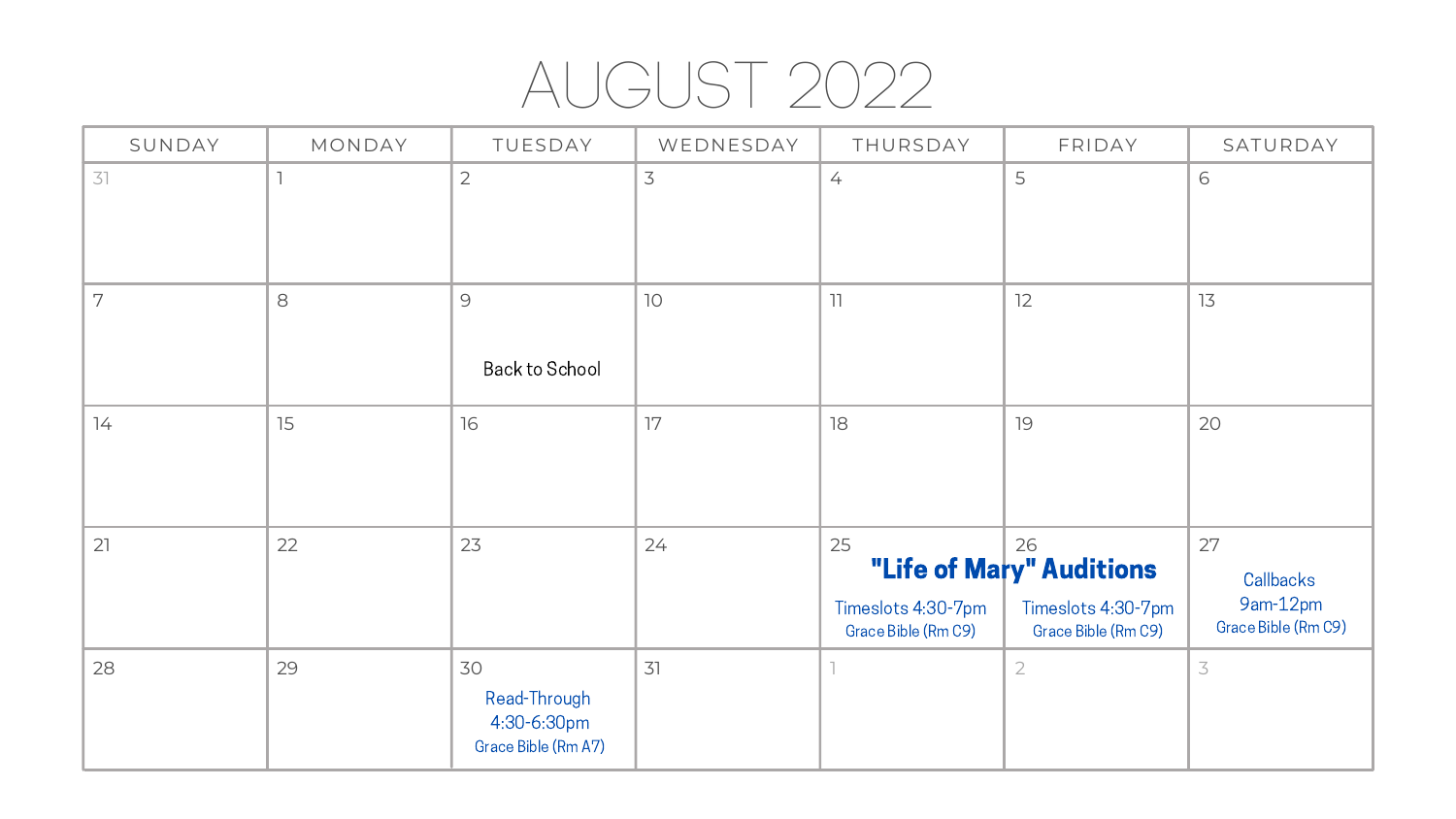#### SEPTEMBER 2022

| SUNDAY       | MONDAY                                     | TUESDAY                                                  | WEDNESDAY | THURSDAY                                             | FRIDAY                                                                           | SATURDAY                                      |
|--------------|--------------------------------------------|----------------------------------------------------------|-----------|------------------------------------------------------|----------------------------------------------------------------------------------|-----------------------------------------------|
| 28           | 29                                         | 30<br>Read-Through<br>4:30-6:30pm<br>Grace Bible (Rm A7) | 31        |                                                      | $\overline{2}$<br><b>Registration Closes</b><br>for Musical<br>Theatre Class 5pm | 3                                             |
| 4            | 5<br>Labor Day                             | 6<br>Rehearsal<br>4:30-6:30pm                            | 7         | 8                                                    | 9                                                                                | 10                                            |
| $\mathbb{I}$ | 12<br><b>MT Masterclass</b><br>4:30-6:30pm | 13<br>Rehearsal<br>4:30-6:30pm                           | 74        | 15                                                   | 16                                                                               | 17                                            |
| 18           | 19<br><b>MT Masterclass</b><br>4:30-6:30pm | 20<br>Rehearsal<br>4:30-6:30pm                           | 21        | 22<br><b>Tickets On Sale</b><br>for Life of Mary 9am | 23                                                                               | 24                                            |
| 25           | 26<br><b>MT Masterclass</b><br>4:30-6:30pm | 27<br>Rehearsal<br>4:30-6:30pm                           | 28        | 29                                                   | 30                                                                               | Rehearsal 9am-12pm<br>Grace Bible (Sanctuary) |

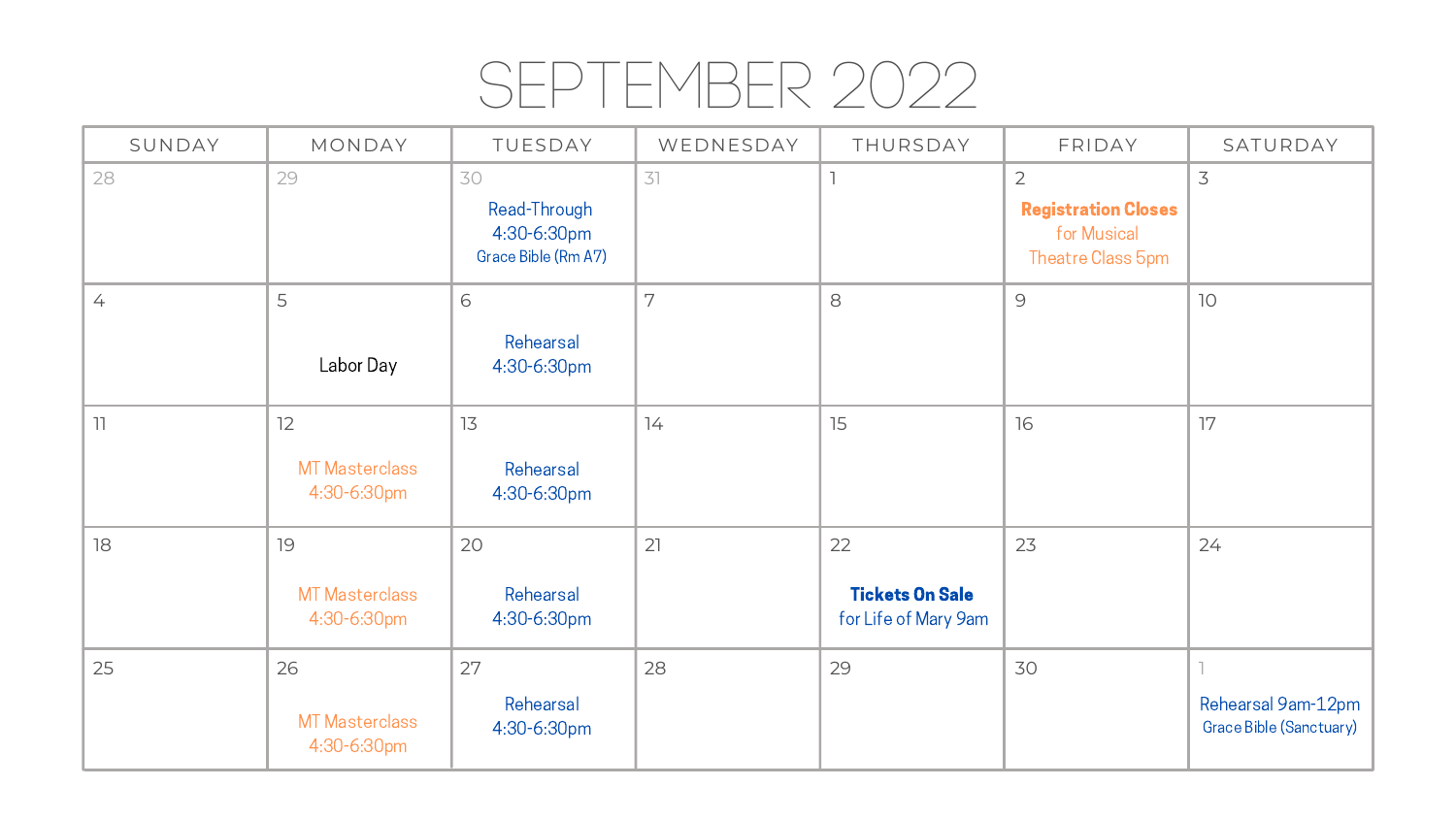# OCTOBER 2022

| SUNDAY         | MONDAY                                     | TUESDAY                                          | WEDNESDAY | THURSDAY | FRIDAY | SATURDAY                                                           |
|----------------|--------------------------------------------|--------------------------------------------------|-----------|----------|--------|--------------------------------------------------------------------|
| 25             | 26<br><b>MT Masterclass</b><br>4:30-6:30pm | 27<br>Rehearsal<br>4:30-6:30pm                   | 28        | 29       | 30     | Rehearsal 9am-12pm<br>Grace Bible (Sanctuary)                      |
| $\overline{2}$ | 3<br><b>MT Masterclass</b><br>4:30-6:30pm  | $\frac{1}{\sqrt{2}}$<br>Rehearsal<br>4:30-6:30pm | 5         | 6        | 7      | 8                                                                  |
| 9              | 10<br><b>MT Masterclass</b><br>4:30-6:30pm | 11<br>Rehearsal<br>4:30-6:30pm                   | 12        | 13       | 14     | 15<br><b>Registration Closes</b><br>for Audition Prep<br>5pm       |
| 16             | 17<br><b>MT Masterclass</b><br>4:30-6:30pm | 18<br>Rehearsal<br>4:30-6:30pm                   | 19        | 20       | 21     | 22<br><b>Audition Prep</b><br>Workshop; 9-12am<br>Grace Bible (C9) |
| 23             | 24<br><b>MT Masterclass</b><br>4:30-6:30pm | 25<br>Rehearsal<br>4:30-6:30pm                   | 26        | 27       | 28     | 29                                                                 |
| 30             | 31<br><b>MT Masterclass</b><br>4:30-6:30pm | Rehearsal<br>4:30-6:30pm                         |           | 3        | 4      | 5<br>Tech<br>Rehearsal; 9am-12pm<br>Grace Bible (Sanctuary)        |

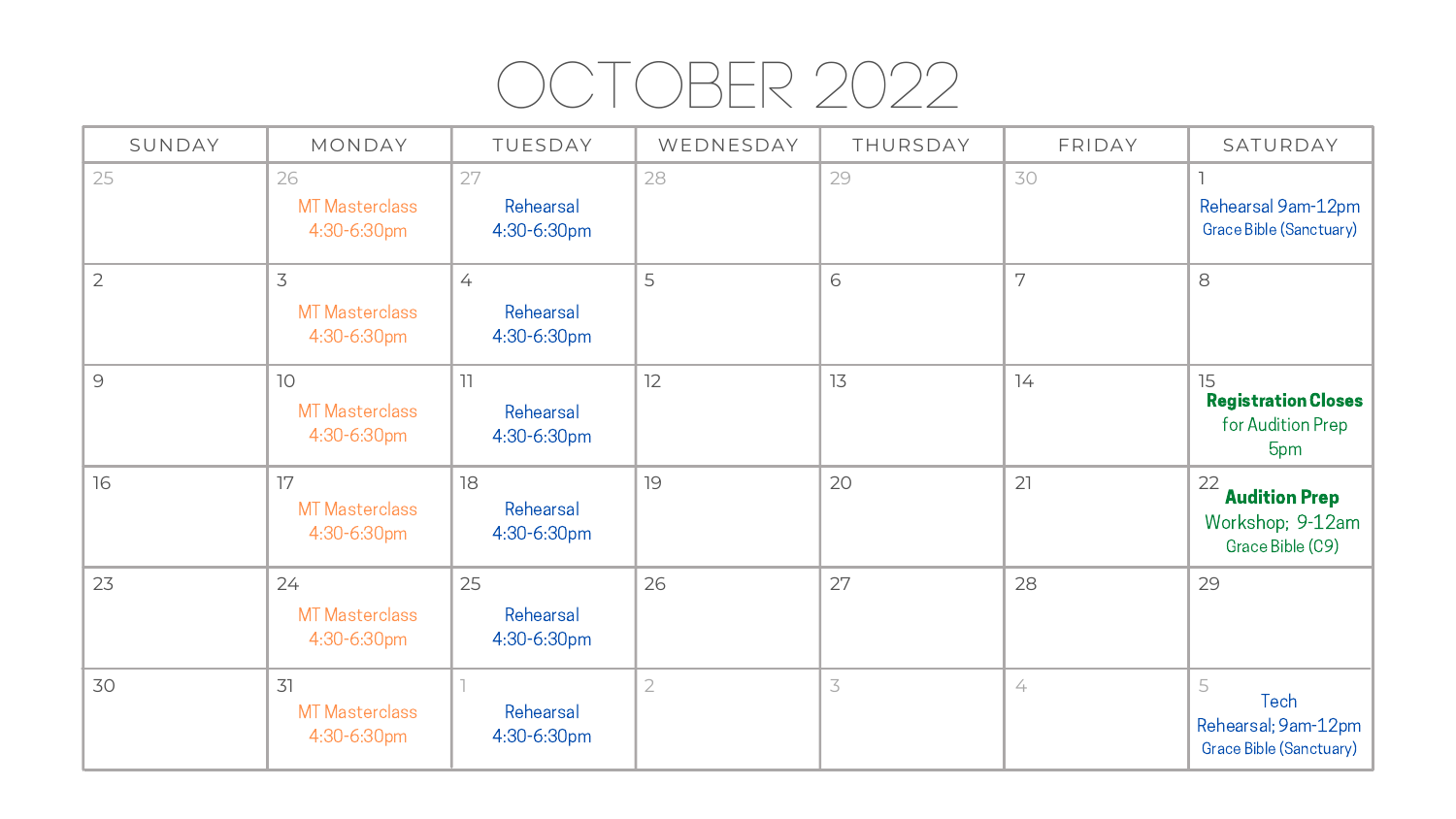# NOVEMBER 2022

| SUNDAY | MONDAY                                                                            | TUESDAY                                                                                      | WEDNESDAY      | THURSDAY                                                                    | FRIDAY                                                                               | SATURDAY                                                                                                                                      |
|--------|-----------------------------------------------------------------------------------|----------------------------------------------------------------------------------------------|----------------|-----------------------------------------------------------------------------|--------------------------------------------------------------------------------------|-----------------------------------------------------------------------------------------------------------------------------------------------|
| 30     | 31<br><b>MT Masterclass</b><br>4:30-6:30pm                                        | Rehearsal<br>4:30-6:30pm                                                                     | $\overline{2}$ | 3<br><b>Dress</b><br>Rehearsal; 4:30-7pm<br><b>Grace Bible (Sanctuary)</b>  | $\frac{1}{\sqrt{2}}$                                                                 | 5<br>Tech<br>Rehearsal; 9am-12pm<br>Grace Bible (Sanctuary)                                                                                   |
| 6      | 7<br><b>Dress</b><br>Rehearsal; 4:30-7pm<br><b>Grace Bible (Sanctuary)</b>        | 8<br><b>Dress</b><br>Rehearsal; 4:30-7pm<br>Grace Bible (A12)                                | 9              | 10<br><b>Dress</b><br>Rehearsal; 4:30-7pm<br><b>Grace Bible (Sanctuary)</b> | $\overline{\phantom{a}}$<br><b>Dress</b><br>Rehearsal; 4:30-7pm<br>Grace Bible (A13) | $12$ "Life of Mary"<br>Call Time/Rehearsal-12pm<br><b>Production &amp; Reception-</b><br>6:30 <sub>pm</sub><br><b>Grace Bible (Sanctuary)</b> |
| 13     | 14<br><b>Tech and Dress</b><br>Rehearsal<br>$4:30 - 7$ pm<br>Grace Bible (Garage) | 15<br><b>Dress Rehearsal and</b><br>Dinner; 4:30-7pm<br>Showcase-7pm<br>Grace Bible (Garage) | 16             | 17                                                                          | 18                                                                                   | 19                                                                                                                                            |
| 20     | 21<br><b>Thanksgiving Break</b>                                                   | 22                                                                                           | 23             | 24                                                                          | 25                                                                                   | 26                                                                                                                                            |
| 27     | 28                                                                                | 29                                                                                           | 30             |                                                                             | $\overline{2}$                                                                       |                                                                                                                                               |